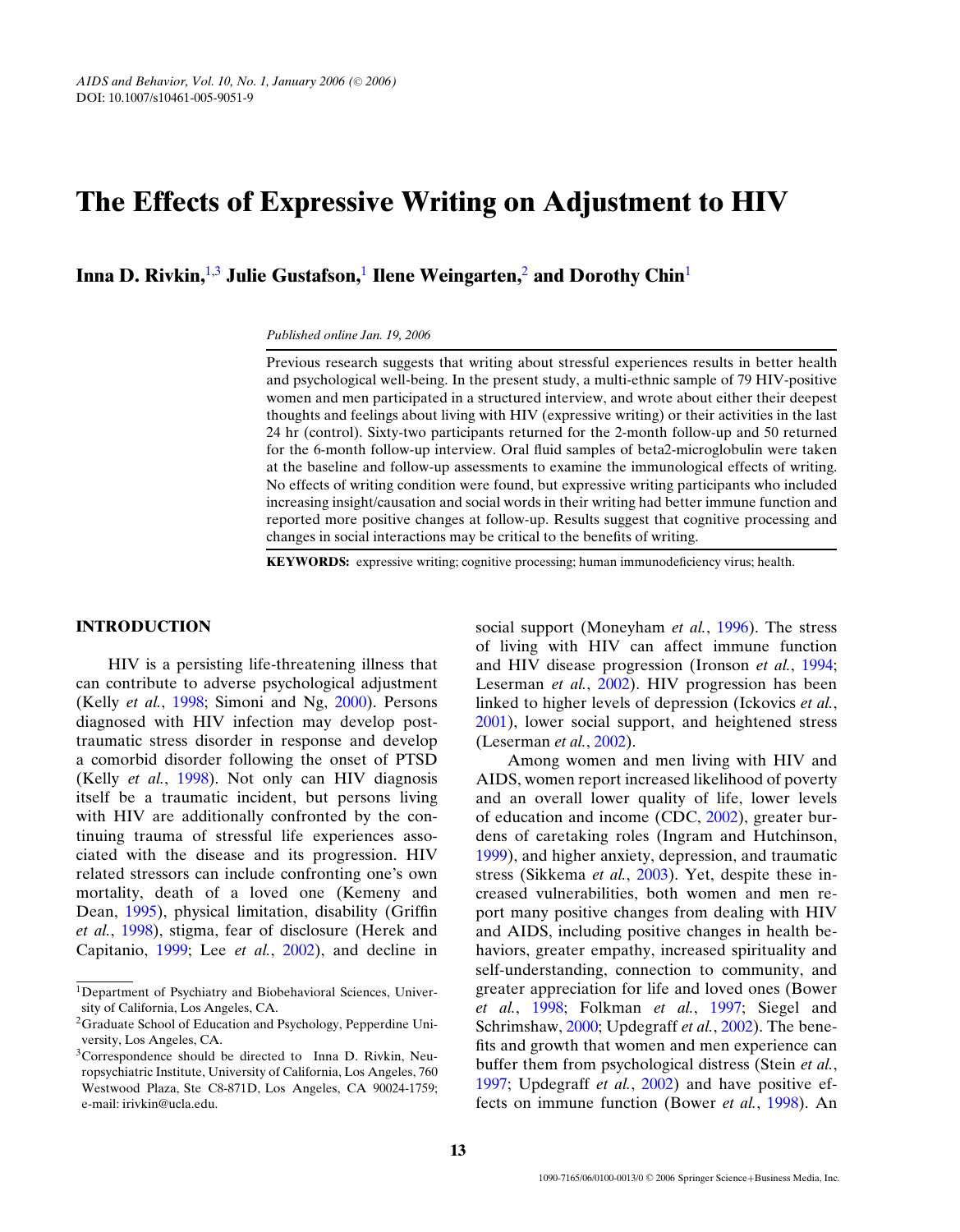intervention that helps individuals cope with HIVrelated stress and facilitates stress-related growth can not only influence psychological adjustment but health outcomes as well.

Research has shown that the expression of the emotions associated with stressful experiences, by writing or talking about them, results in better health and psychological well-being (Lepore, [1997;](#page-12-13) Park and Blumberg, [2002;](#page-13-5) Pennebaker, [1993;](#page-13-6) Pennebaker *et al.*, [1988;](#page-13-7) Smyth, [1998\)](#page-13-8). These effects have been found for a variety of stressful and traumatic events and for a variety of outcomes, including psychological well-being, rumination, cognitive reappraisal, immune function, self-reported symptoms, and health center visits. Pennebaker [\(1993\)](#page-13-6) suggests that the benefits of writing and talking about stressful experiences result from cognitive processing, as well as from the expression of emotions. It allows people to confront and work through their experience, and helps them to understand it more thoroughly. It may also influence people's interactions with others, and affect their social lives (Pennebaker, [2004;](#page-13-9) Pennebaker and Graybeal, [2001\)](#page-13-10).

Internal analyses of participants' writing have examined how individual differences in the way people write influences the benefits of the writing intervention. For example, those whose essays depicted increasing cognitive processing, as operationalized by words implying insight and causation, and those whose essays included moderate expression of negative emotions and high expression of positive emotions, experienced more health benefits from the writing intervention (Pennebaker *et al.*, [1997\)](#page-13-11). In another study within an expressive writing paradigm, depth processing of trauma (as operationalized by cognitive appraisal change, experiential involvement, self-esteem enhancement, and adaptive coping) mediated the relationship between emotional expression and long-term survival of AIDS (O'Cleirigh *et al.*, [2003\)](#page-13-12). For women, depth processing and emotional expression was also related to better immune function. Cognitive processing assessed in verbal interviews has also predicted benefits, such as reduced rumination (Pennebaker *et al.*, [1997\)](#page-13-11), slower CD4 decline, and lower mortality (Bower *et al.*, [1998\)](#page-12-11), suggesting that both verbal and written processing can confer benefits.

Few studies have examined the effects of written expression on health and adjustment for people living with HIV, although one recent study found that expressive writing resulted in increased CD4+ lymphocytes for HIV-infected patients (Petrie *et al.*, [2004\)](#page-13-13). Support for the benefits of expressive writing has come mostly from studies with healthy participants (Park and Blumberg, [2002;](#page-13-5) Pennebaker, [1993;](#page-13-6) Pennebaker *et al.*, [1988\)](#page-13-7). However, writing has also been found to have health benefits for people dealing with chronic illnesses, such as asthma and rheumatoid arthritis (Smyth *et al.*, [1999\)](#page-13-14), for women with breast cancer (Stanton *et al.*, [2002\)](#page-13-15), men with prostate cancer (Rosenberg *et al.*, [2002\)](#page-13-16), and patients with metastatic renal cell carcinoma (de Moor *et al.*, [2002\)](#page-12-14). It is important to investigate the benefits of this potentially valuable intervention for people living with HIV. The cognitive processing that occurs in expressive writing can facilitate finding meaning in the struggle with HIV, and have positive effects on emotional adjustment and health for people living with HIV.

There is some evidence that expressive writing may be especially effective in improving adjustment for those who have difficulties in talking about their stressful experiences (Norman *et al.*, [2004;](#page-12-15) Paez *et al.*, [1999;](#page-13-17) Rivkin, [2000\)](#page-13-18). Talking about HIV may be difficult because of the stigma associated with HIV, and the rejection and shame that could result from disclosure (Herek and Capitanio, [1999\)](#page-12-3). The decision to disclose one's positive serostatus is often accompanied by worry about burdening family members, about disrupting relationships, about the stigma of HIV, and about discrimination (Chin and Kroesen, [1999;](#page-12-16) Mason *et al.*, [1995;](#page-12-17) Simoni *et al.*, [1995\)](#page-13-19). HIVrelated stigma and rejection can interfere with coping and result in greater distress (Heckman *et al.*, [2004;](#page-12-18) Lee *et al.*, [2002\)](#page-12-4). Thus, expressive writing interventions may be especially valuable for people dealing with a stigmatizing experience such as HIV, which is often difficult to discuss with others.

The purpose of the current study was to examine the effects of an expressive writing intervention on the adjustment of women and men living with HIV, and to examine whether men and women respond to the writing intervention in different ways. We hypothesized that writing about one's thoughts and feelings about being HIV-positive would improve people's emotional adjustment to HIV and result in better immune function. In addition, the intervention was expected to result in greater stress-related growth, or positive changes from dealing with HIV. Expressive writing was expected to be most effective for those whose writing indicated increased cognitive processing and high expression of positive emotion. Because writing may prompt changes in social relationships (Pennebaker, [2004;](#page-13-9) Pennebaker and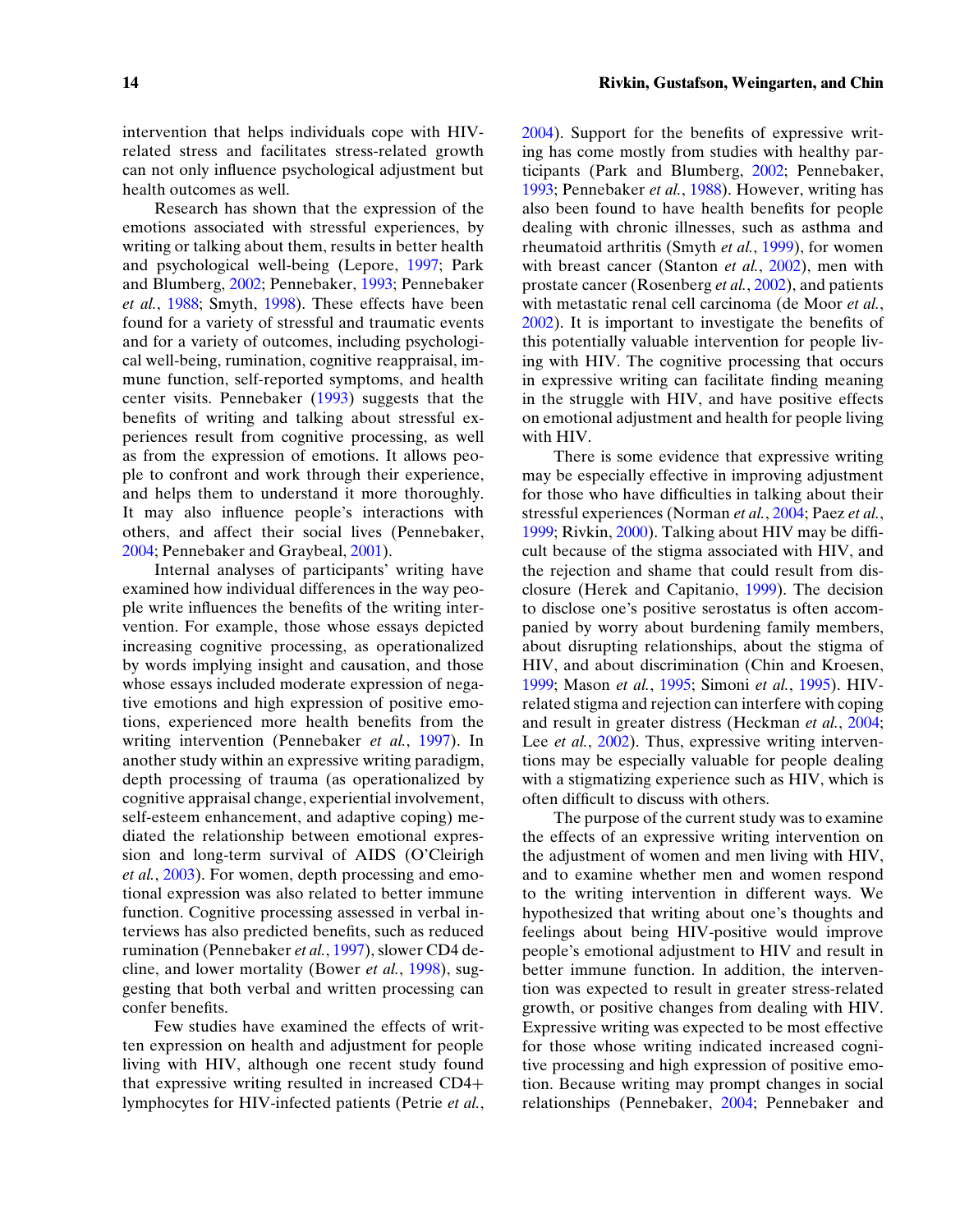#### **Effects of Expressive Writing on Adjustment to HIV 15**

Graybeal, [2001\)](#page-13-10), we also examined whether increases in use of social words in the expressive writing exercise predicted benefits. The current study also examined differences in the social environment for HIV-positive women and men, their strengths and vulnerabilities, and the positive and negative changes in their lives from dealing with HIV.

## **METHODS**

## **Participants**

The participants were a multi-ethnic sample of 79 people living with HIV (21 women, 57 men, 1 transgender), screened for literacy. Participants were on average, 42 years old  $(SD = 8.06)$ . Of the participants, 40 (50%) were Black/African American, 10 (12%) were Caucasian, 13 (16%) were Latino/ Hispanic, 12 (15%) were Asian/Pacific Islander, and 4 (5%) were multiracial. Of the women, 90% identified as completely heterosexual, and 9% identified as mainly heterosexual. Of the men, 16% identified as completely heterosexual, 3% as mainly heterosexual, 7% as equally homosexual and heterosexual, 21% at mainly homosexual, and 50% as completely homosexual. Of the participants, 6% had not completed high school, 48% had a high school diploma or GED only, 29% had a vocational/technical degree or associates degree, and 16% had a college degree. Participants had known they were HIV-positive for an average of 8.6 years  $(SD = 3.94)$ , and 45% had ever had a diagnosis of AIDS.

## **Procedures**

Participants first took part in a baseline assessment, consisting of a face-to-face structured interview. Participants were then randomly assigned to one of two groups, the Expressive Writing condition or the Control condition. Participants in the Expressive Writing condition were asked to write for 20 min about their deepest thoughts and feelings about being HIV-positive. They were instructed to just let go and express themselves, and dig down to their deepest emotions and thoughts about being HIV-positive and explore them in their writing. Participants in the Control condition were asked to write for 20 min about what they did in the last 24 hr. They were instructed to write in a descriptive and objective way about their day, and to just describe things exactly as they occurred.

After writing for 20 min and giving their writing to the interviewer, participants were given a blank journal containing the instructions for their writing exercise. Participants were asked to take their journal home, to do the writing exercise once a week for the next three weeks, and bring the journal with them to their next interview. Follow-up assessments were conducted 2 and 6 months after the initial assessment. Participants were reimbursed \$15 for each of the three assessments and \$5 for each of the three at-home writing exercises they completed, for a total of \$60. At the end of the study, participants were debriefed, and those in the Control condition received the instructions for the Expressive Writing exercise. The interviews were conducted either at the participant's home, an office at the University, or a private space in a community based organization. Interviews were audiotaped with the participant's consent, to allow transcribing of open-ended responses.

Oral fluid samples (specifically, oral mucosal transudates) of beta2-microglobulin (B2-M) were taken at the baseline and follow-up assessments in order to assess immunological effects of the writing intervention. B2-M is a measure of systemic immune activation that has been shown to be a strong predictor of disease course in HIV (Fahey *et al.*, [1990\)](#page-12-19). Measurement of B2-M in oral mucosal transudates is less invasive and less expensive than drawing blood, and correlates highly with levels of immune activation markers in serum (Nishanian *et al.*, [1998\)](#page-12-20). The oral mucosal transudate samples were collected by placing the Orasure collection device (Epitope, Beaverton, Oregon) between the lower cheek and gum for 3 min. The oral fluid was then transferred into a tube containing preservative buffer and after centrifugation, the OMT transferred into a cyovial and stored at  $-70$  °C for batch testing. All specimen of the same subjects were analyzed in the same run to minimize the assay variability using procedures described in Nishanian *et al.* [\(1998\).](#page-12-20) B2-M levels were measured by using the IMx automated microparticle enzyme immunoassay system and following the manufacturer's instructions (Abbott) for IMx B2-M.

Participants' writing samples were typed and coded using Pennebaker's computerized text analysis program, Linguistic Inquiry and Word Count (LIWC, Francis and Pennebaker, [1993;](#page-12-21) Pennebaker and Francis, [1996\)](#page-13-20). This program searches the text for percentage of negative emotion words, positive emotion words, social words, and words implying causation (i.e., cause, effect, reason, because), and insight (i.e., realize, understand, think, consider). Mean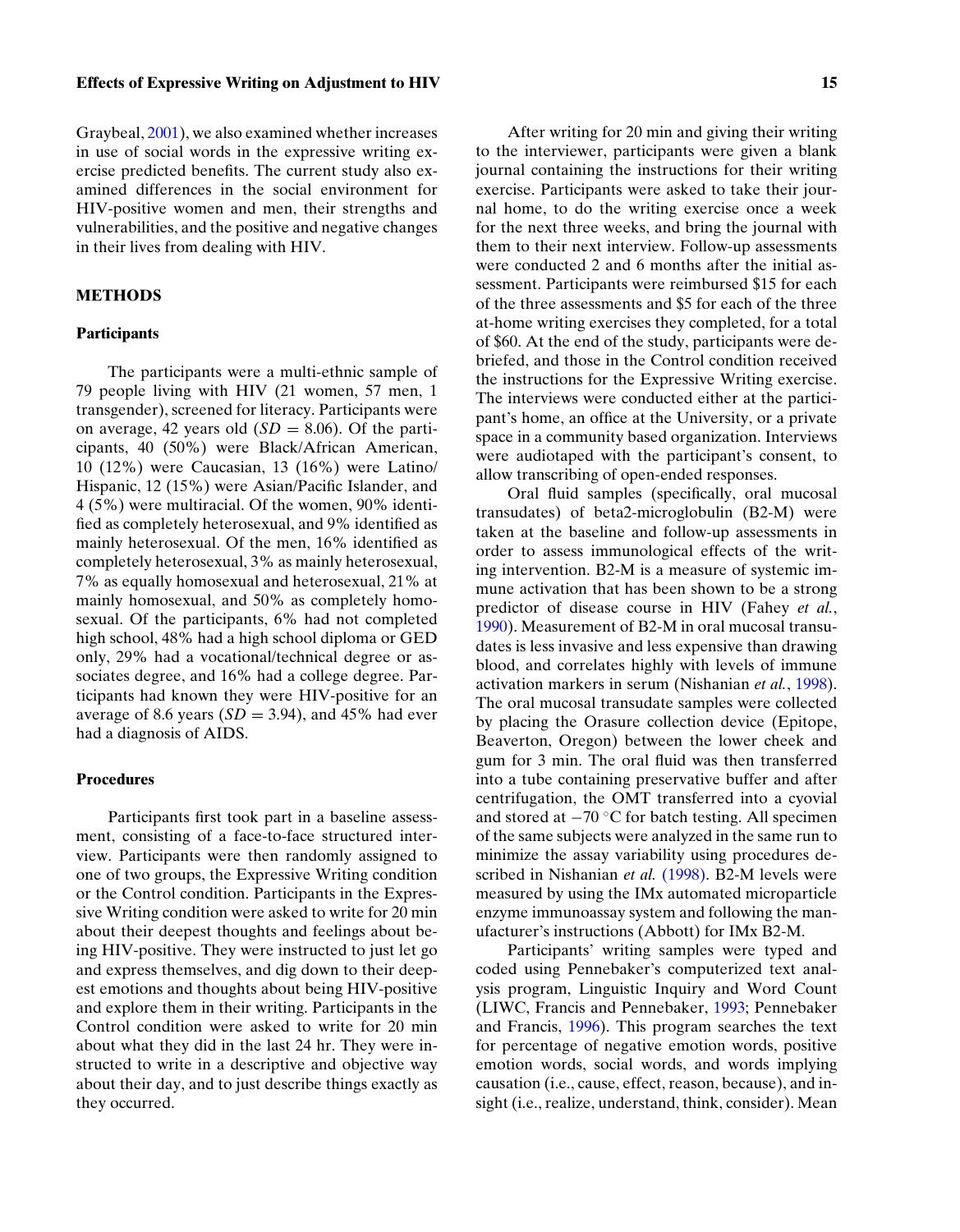scores for each of these categories were computed over all the writing days. In addition, change scores from earlier to later writings were computed.

### **Measures**

The baseline interview included assessment of demographics, including ethnicity, gender, age, education, sexual orientation, marital/relationship status, and number of children. Participants also reported when they first found out that they were HIVpositive. Disclosure and social support were assessed, as well as depression and immune function.

#### *Disclosure, Social Support, and Social Constraints*

HIV disclosure, social support, and undermining were assessed through items adapted from the interview for the UCLA-Charles Drew Medical Center Women and Family Project (Wyatt and Chin, [1999\)](#page-13-21). Participants were asked to think of the four most important people in their life, indicate whether they have told each of these people of their HIV status, and whether any of them have ever rejected them because of their HIV status. Participants rated how much each of the four most important people in their life provided emotional support (i.e., listening, showing that they care), informational support (i.e., advice), and instrumental support (i.e., help with specific problems), as well as how satisfied they were with the support they received. Vinokur and Van Ryn's [\(1993\)](#page-13-22) Social Undermining Scale assessed the extent to which each of the four most important people in participants' lives caused them distress by acting in an unpleasant or angry manner towards them, criticizing them, or making their life difficult. Internal consistencies in the current study were .87 for social support and .80 for social undermining.

Participants also rated those people's attitudes about people with HIV, and about discussions of HIV. They rated the extent to which they talked to those people about their thoughts and feelings about living with HIV, and how comfortable they felt talking to them. Participants also indicated whether they belonged to any support groups or communities that provided support for people with HIV, and rated the extent to which they would talk about their feelings and concerns about HIV to the people in these groups. All ratings of support, undermining, attitudes, and discussion of HIV were made on a scale from 1 to 5.

## *Depression, Immune Outcomes, and Stress Related Growth*

Depression and immune function were assessed at all three time-points. However, the measure of stress related growth (changes from dealing with HIV) was administered only at the follow-up timepoints. Talking about these changes can be a therapeutic intervention in and of itself and thus would confound the study if assessed at baseline.

Participants rated their depression symptoms over the past month by completing The Center for Epidemiological Studies Depression Scale (CES-D; Radloff, [1977\)](#page-13-23), a commonly used measure of depression that includes four factors: Dysphoria, Positive Affect, a Somatic factor, and an Interpersonal factor (Radloff, [1977;](#page-13-23) Zich *et al.*, [1990\)](#page-13-24), alpha = .93.

Items from the interview for the UCLA-Charles Drew Women and Family Project (Wyatt and Chin, [1999\)](#page-13-21) were adapted to assess changes in meaning and perceived benefits. Participants were asked how, if at all, being HIV-positive changed the way they think about themselves, changed them as a person, changed the way they are with other people, and changed their priorities. Categories of changes for coding were developed by reviewing the literature and developing additional categories based on an initial analysis of 14 participants' responses. This yielded 10 categories of positive changes, 6 categories of negative changes, and 3 categories of mixed or neutral changes, as well as codes for uncategorized positive and negative changes. Changes were coded by two coders who were blind to the condition participants were randomized to. Those ratings for which there was disagreement were discussed with a third coder until consensus was reached. Inter-rater reliability for valence of the changes described (positive, negative, or neutral/mixed) was 93%. In the specific 19 categories of changes, inter-rater reliability was 66%. The number of changes falling into the positive categories and negative categories was computed for each participant.

## *Perceptions of Writing*

The two month follow-up assessment included manipulation checks and post-intervention questions devised by Donnelly and Murray [\(1991\)](#page-12-22) and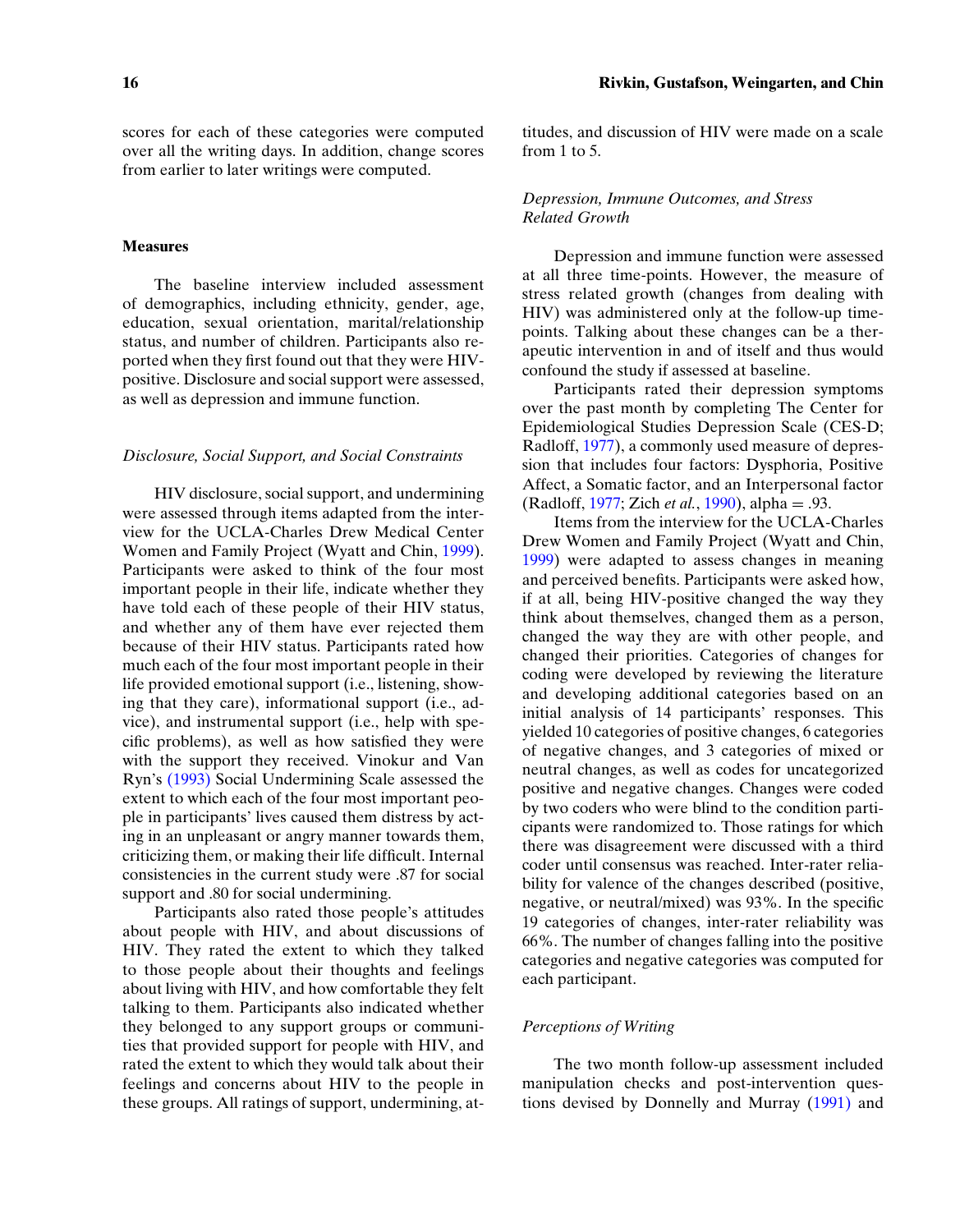Pennebaker (i.e. Pennebaker *et al.*, [1988\)](#page-13-7). All responses were rated on 7-point scales with labeled endpoints. Participants rated their responses to the writing, including changes in feelings, changes in selfesteem, and cognitive and behavioral changes resulting from the writing they did. Participants also rated the extent to which the writing exercise they did was valuable for them, the extent to which their writing was personal and emotional, and the extent to which they wrote about something that they had previously held back from discussing with others. This served as a manipulation check as treatment participants were specifically asked to write about their deepest thoughts and feelings.

## **RESULTS**

Of the 79 participants who completed the baseline interview, 62 (78%) returned for the 2-month follow-up session, and 50 (63%) returned for the 6 month follow-up session. Participants who returned to the 2-month follow-up had higher education compared with those who dropped out (*M*s = 13.23 and 12.18 years, respectively),  $t(75) = 2.41$ ,  $p < .05$ , and had higher word counts on their baseline writing exercises ( $Ms = 302.13$  and 206.93 words, respectively),  $t(75) = 3.02$ ,  $p < .01$ . However, there were no differences between completers and drop-outs in age, gender, ethnicity, length of diagnosis, native language, whether participants were born in the U.S., years in the U.S., depression or B2-M immune function. Of the 62 participants returning for the 2-month followup session, 47 had completed all four of the writing exercises, 10 had completed three of the four writing exercises, and 5 had completed only the initial writing exercise. Of the 57 participants who completed at least three writing exercises, 56% reported completing them on an approximately weekly basis (5–9 days apart), 26% had longer spacing between writing exercises, 4% had shorter spacing between writing exercises, 7% had both shorter and longer spacings between sets of writings, and 7% did not include the dates on their writings. Participants' writings included an average of 248 words, with no significant differences between the two conditions. The number of times participants completed the writing exercise did not differ between the two writing conditions. There were no significant differences between the two conditions in demographics, length of

diagnosis, or baseline scores on depression, social support, or immune function.

## **Descriptive Analyses**

## *Social Support and Acceptance*

Participants were asked to rate support and acceptance on a 5-point scale from the four most important people in their lives. Participants reported high levels of social support ( $M = 3.96$ ,  $SD = .63$ ) from the people in their social network, high satisfaction with support  $(M = 4.11, SD = 80)$  and low levels of social undermining  $(M = 1.58, SD = .50)$ . Many reported that the acceptance level among their social network of people living with HIV was between very accepting and somewhat accepting,  $(M = 1.60; SD =$ .67). Many also reported that they talked a moderate amount to the people in their social network about their feelings and concerns about HIV ( $M = 3.08$ ,  $SD = 1.09$ , and felt moderately to quite comfortable talking to them about their HIV-related concerns  $(M = 3.59, SD = 1.06)$ . However, 13% of the participants reported having been rejected by important people in their lives because of their HIV. Eighty two percent of the participants belonged to support groups or community based organizations providing support for people with HIV, and 88% of these participants said they could talk quite a bit or a great deal to the people in these groups about their HIVrelated feelings and concerns.

## *Positive and Negative Changes from Dealing with HIV*

In the qualitative interviews on positive and negative changes they experienced from dealing with HIV, participants reported about three times as many positive changes  $(M = 3.43, Mdn = 4)$  as they did negative changes  $(M = 1.28, Mdn = 1)$ . As shown in Table [I,](#page-5-0) the most commonly reported positive changes were in relationships, health behavior changes, and greater appreciation of life, as well as increased sense of personal strength, selfawareness, compassion, and spirituality. The most commonly reported negative changes included negative emotional and coping changes, negative relationship changes, and stigma. Participants also described changes that had mixed positive and negative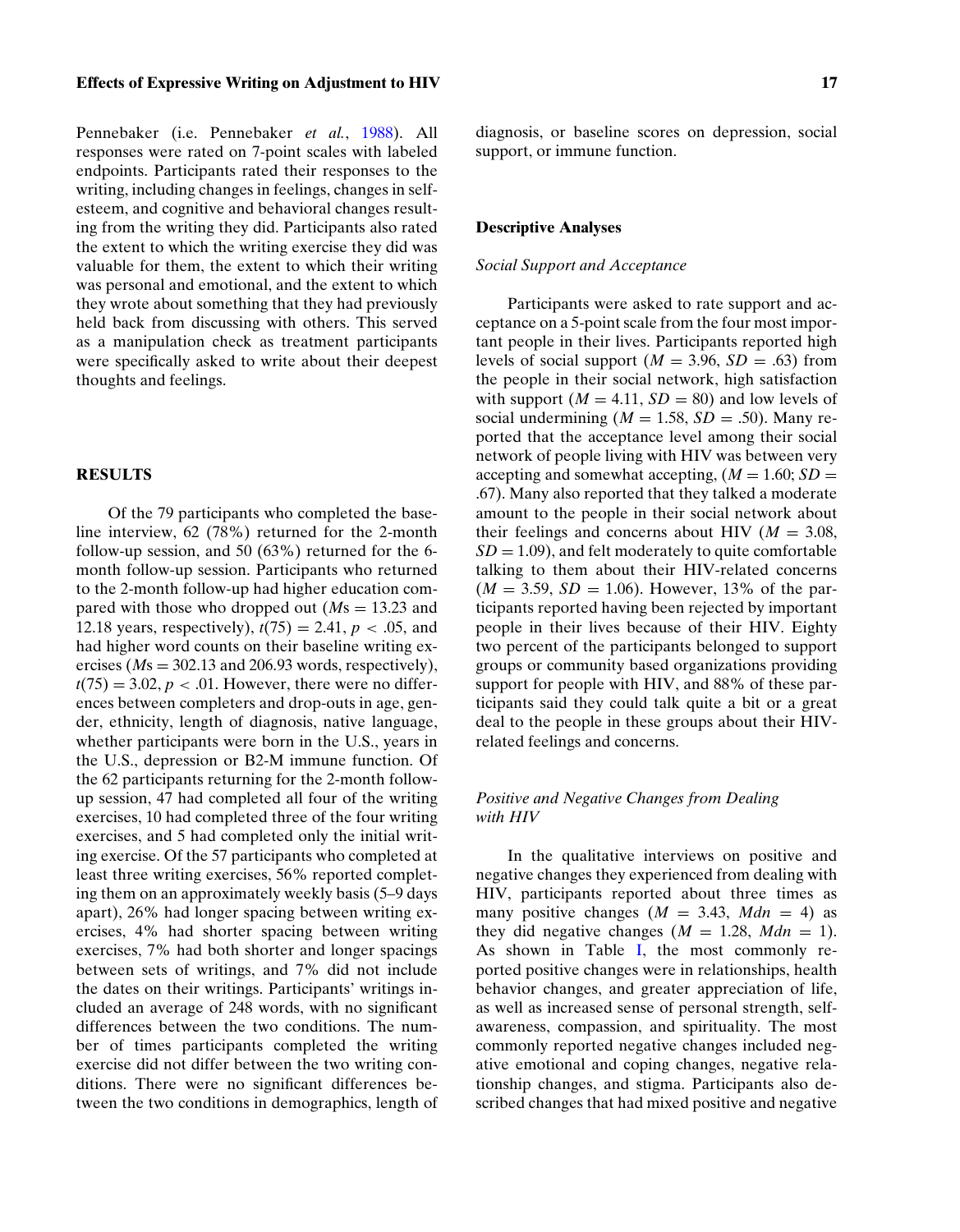<span id="page-5-0"></span>

|                               | 2-Month follow-up | $N$ (of 60) | 6-Month follow-up | $N$ (of 50) |  |
|-------------------------------|-------------------|-------------|-------------------|-------------|--|
| Positive Changes              |                   |             |                   |             |  |
| Strength/coping               | 35%               | 21          | 32%               | 16          |  |
| Awareness                     | 32%               | 19          | 30%               | 15          |  |
| Positive health behaviors     | 42%               | 25          | 42%               | 21          |  |
| Education and advocacy        | 20%               | 12          | 20%               | 10          |  |
| Positive relationship changes | 48%               | 29          | 50%               | 25          |  |
| Compassion                    | 38%               | 23          | 42%               | 21          |  |
| Assertiveness                 | 22%               | 13          | 28%               | 14          |  |
| Appreciating life             | 42%               | 25          | 44%               | 22          |  |
| Goal focus                    | 22%               | 13          | 10%               | 5           |  |
| Spirituality                  | 27%               | 16          | 24%               | 12          |  |
| Uncategorized positive        | 17%               | 10          | 14%               | 7           |  |
| Negative changes              |                   |             |                   |             |  |
| Negative emotion/coping       | 25%               | 15          | 22%               | 11          |  |
| Negative physical changes     | 17%               | 10          | 26%               | 13          |  |
| Hopelessness                  | 13%               | 8           | 02%               | 1           |  |
| Negative relationship changes | 20%               | 12          | 20%               | 10          |  |
| Stigma                        | 23%               | 14          | 26%               | 13          |  |
| Negative sexual effects       | 17%               | 10          | 14%               | 7           |  |
| Uncategorized negative        | 13%               | 8           | 10%               | 5           |  |
| Mixed changes                 |                   |             |                   |             |  |
| Caution                       | 35%               | 21          | 18%               | 9           |  |
| Time consciousness            | 30%               | 18          | 32%               | 16          |  |
| Accepting HIV                 | 20%               | 12          | 10%               | 5           |  |

**Table I.** Percent of Respondents Describing Positive and Negative Changes from Dealing with HIV

aspects, such as consciousness of limited time, feeling more cautious, and accepting the reality of HIV.

## *Differences Between Women and Men Living with HIV*

Women in the current sample were more likely than men to have children, 90% versus 23%,  $\chi^2(77)$  = 28.45,  $p < 0.01$ . This difference is most likely a function of sexual orientation: As noted in the participants section, all of the women identified as completely or mainly heterosexual whereas most of the men (72%) identified as completely or mainly homosexual,  $\chi^2(76) = 39.9$ ,  $p < .01$ . Women in the current sample had significantly lower education  $(M = 12.05)$ years,  $SD = 1.56$ ) than men ( $M = 13.36$  years,  $SD =$ 2.45),  $t(74) = 2.28$ ,  $p < .05$ . There were no differences between men and women in proportions of each of the ethnic groups, in relationship status, depression or immune function, AIDS diagnosis, or in reported levels of social support and social undermining. However, women reported feeling more comfortable talking to their network about HIV ( $M = 3.96$ ,  $SD = .88$ ) than men ( $M = 3.43$ ,  $SD = 1.09$ ),  $t(75) = 2.01$ ,  $p <$ .05. No significant differences were found between women and men in number of positive or negative

changes described in the qualitative interview, or in the frequency of specific categories of changes.

Analyses of LIWC categories examined differences in the words that women and men used in their writing samples, as assessed by percentage of social words, emotion words, and cognitive mechanism words included in the writing. Women included significantly more social references than men  $(Ms =$ 9.00 and 6.25, respectively),  $t(75) = 3.47$ ,  $p < .01$ , and significantly more references to family  $(Ms = 1.03)$ and .44),  $t(75) = 2.05$ ,  $p < .05$ , other people (*Ms* = 3.94 and 2.53),  $t(75) = 2.55$ ,  $p < .05$ , and humans in general ( $Ms = 1.25$  and .67),  $t(75) = 3.28$ ,  $p < .01$  than men did. However, there were no significant gender differences in use of emotion or cognition words.

#### **Analyses of Effects of Writing Intervention**

## *Manipulation Checks*

Analyses examined the percentage of words from emotional, social, cognitive, and activity LIWC categories between expressive writing and control writing samples, to verify that the expressive writing instructions would elicit expression of thoughts and feelings, whereas control writing instructions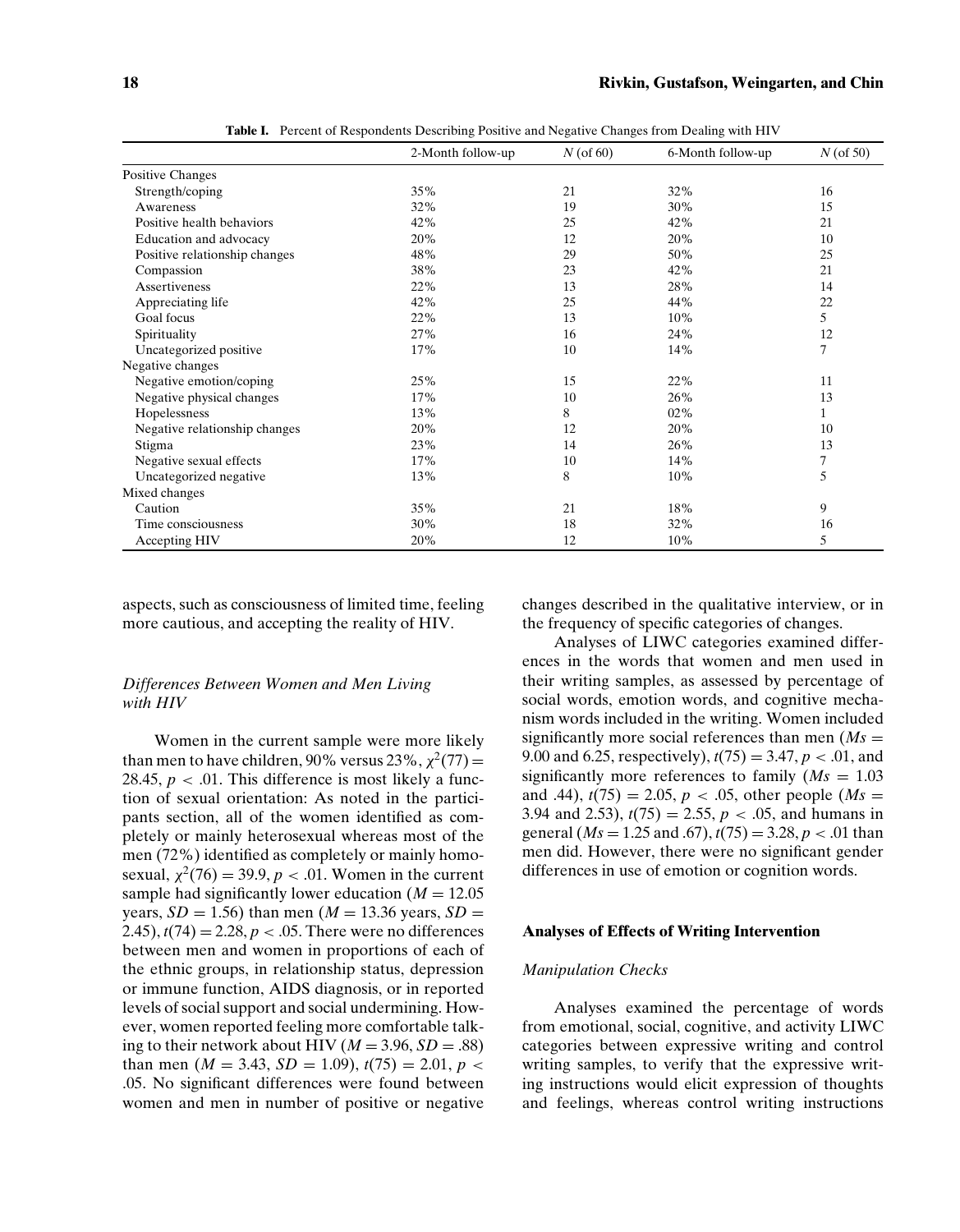## **Effects of Expressive Writing on Adjustment to HIV 19**

**Table II.** LIWC Word Categories as a Function of Condition

|                      | Expressive<br>writing |           | Control<br>writing |      |              |  |
|----------------------|-----------------------|-----------|--------------------|------|--------------|--|
| Dependent<br>measure | M                     | <b>SD</b> | M                  | SD   | $t(df = 75)$ |  |
| Affect               | 4.76                  | 1.38      | 2.84               | 1.48 | 5.89***      |  |
| Positive emotion     | 2.67                  | 1.21      | 1.90               | 1.15 | $2.83**$     |  |
| Positive feeling     | .71                   | .60       | .41                | .39  | $2.62*$      |  |
| Optimism             | .68                   | .44       | .40                | .43  | $2.76***$    |  |
| Negative             | 2.05                  | .96       | .89                | .92  | $5.43***$    |  |
| emotion              |                       |           |                    |      |              |  |
| Anxiety              | .51                   | .43       | .19                | .35  | $3.50**$     |  |
| Anger                | .54                   | .49       | .20                | .21  | $4.06***$    |  |
| Sadness              | .45                   | .35       | .14                | .22  | 4.73***      |  |
| Cognitive            | 7.92                  | 2.07      | 3.94               | 1.67 | $9.23***$    |  |
| mechanism            |                       |           |                    |      |              |  |
| Causation            | 1.41                  | .81       | .60                | .60  | $5.00***$    |  |
| Insight              | 2.78                  | 1.13      | 1.27               | .83  | $6.62***$    |  |
| Discrepancy          | 2.31                  | 1.17      | 1.04               | .76  | $5.68***$    |  |
| Inhibition           | .31                   | .30       | .37                | .36  | .75          |  |
| Tentative            | 2.83                  | 1.12      | 1.54               | .83  | 5.75***      |  |
| Certainty            | 1.33                  | .75       | .85                | .67  | $2.98**$     |  |
| Social               | 6.54                  | 2.70      | 7.50               | 3.86 | 1.27         |  |
| Communication        | 1.32                  | .78       | 2.13               | 1.24 | $3.39**$     |  |
| Other references     | 2.69                  | 1.53      | 3.16               | 2.15 | 1.11         |  |
| Friends              | .37                   | .40       | .58                | .67  | 1.72         |  |
| Family               | .48                   | .60       | .73                | 1.54 | .96          |  |
| Humans               | 1.06                  | .71       | .57                | .69  | $3.12**$     |  |
| Personal concerns    |                       |           |                    |      |              |  |
| Occupation           | 1.57                  | .91       | 1.97               | 1.05 | 1.80         |  |
| School               | .27                   | .36       | .60                | .63  | $2.81**$     |  |
| Job                  | .38                   | .43       | 1.02               | .80  | $4.34***$    |  |
| Achievement          | 1.03                  | .61       | .69                | .44  | $2.85**$     |  |
| Leisure              | .89                   | .70       | 2.83               | 1.72 | $6.41***$    |  |
| Home                 | .69                   | .65       | 2.21               | 1.49 | $5.72***$    |  |
| <b>Sports</b>        | .06                   | .10       | .25                | .44  | $2.68*$      |  |
| TV                   | .06                   | .13       | .49                | .56  | $4.52***$    |  |
| Music                | .10                   | .29       | .17                | .28  | 1.08         |  |
| Money                | .12                   | .20       | .47                | .39  | $4.84***$    |  |
| Metaphysical         | .81                   | .81       | .31                | .59  | $3.12**$     |  |
| Religion             | .38                   | .48       | .26                | .60  | .94          |  |
| Death                | .43                   | .45       | .04                | .09  | 5.22***      |  |
| Physical             | 3.37                  | 1.28      | 3.72               | 1.95 | .94          |  |
| <b>Body</b>          | 2.49                  | 1.20      | .76                | .67  | $7.92***$    |  |
| Sexual               | .87                   | 1.13      | .29                | .47  | $2.99**$     |  |
| Eating               | .24                   | .54       | 1.71               | 1.10 | $7.36***$    |  |
| Sleeping             | .23                   | .42       | .76                | .70  | $3.95***$    |  |
| Grooming             | .05                   | .13       | .67                | .79  | $4.75***$    |  |

*Note.* Table entries refer to percentage of words of this category included in the writing samples,

∗*p* < .05, ∗∗*p* < .01, ∗∗∗*p* < .001.

would elicit an objective description of activities. As shown in Table II, expressive writing participants included significantly more affect words, positive emotion words (including positive feeling and optimism words), negative emotion words (including sadness, anger, and anxiety words), and cognitive mechanism

words (including causation, insight, discrepancy, tentative, and certainty words) than control writing participants. As expected, control writing participants included more words related to activities like school, job, leisure, home, sports, TV, money, eating, sleeping, and grooming. Expressive writing participants included more achievement related words, words related to metaphysical (life and death) issues, the body, sexuality, and humans than control writing participants. Control writing participants, however, included more communication words (i.e., talk, share, converse).

Analyses also examined differences between conditions in perceptions of the writing exercise. Expressive writing participants were more likely than control writing participants to report that they wrote about was something that they had previously held back from discussing with others ( $Ms = 4.58$  and 3.25, respectively),  $t(59) = 2.54$ ,  $p < .05$ . They were more likely to report that they acted differently as a result of their writing exercise than participants in the control writing condition  $(Ms = 3.61$  and 2.64, respectively),  $t(59) = 2.09$ ,  $p < .05$ . Expressive writing participants tended to rate their writing exercise as more valuable than control participants,  $(Ms = 5.61)$ and 4.86, respectively),  $t(59) = 1.87$ ,  $p = .06$ . There were no significant differences between expressive and control writing participants in ratings of the extent to which their writing was personal and emotional ( $Ms = 5.97$  and 5.36, respectively), the extent to which they thought differently as a result of the writing exercise ( $Ms = 4.73$  and 4.04, respectively), whether their feelings were more positive  $(Ms = 4.39)$ and 4.29) or negative ( $Ms = 1.64$  and 1.79) as a result of the writing exercise, or whether they felt better  $(Ms = 5.09$  and 4.36) or worse  $(Ms = 1.42$  and 1.46) about themselves as a result of the writing exercise.

## *Group Differences*

Repeated measures analyses of variance were used to test the effects of the writing condition on depression and immune function (B2-M) at the 2-month and 6-month follow-up assessments. Special contrasts were conducted for the condition by time interaction, comparing baseline values to the two follow-up assessments. The analyses included only the 45 participants who had data at all three time points and returned at least three of the four writing exercises (22 expressive writing participants and 23 controls). There were no significant effects of time,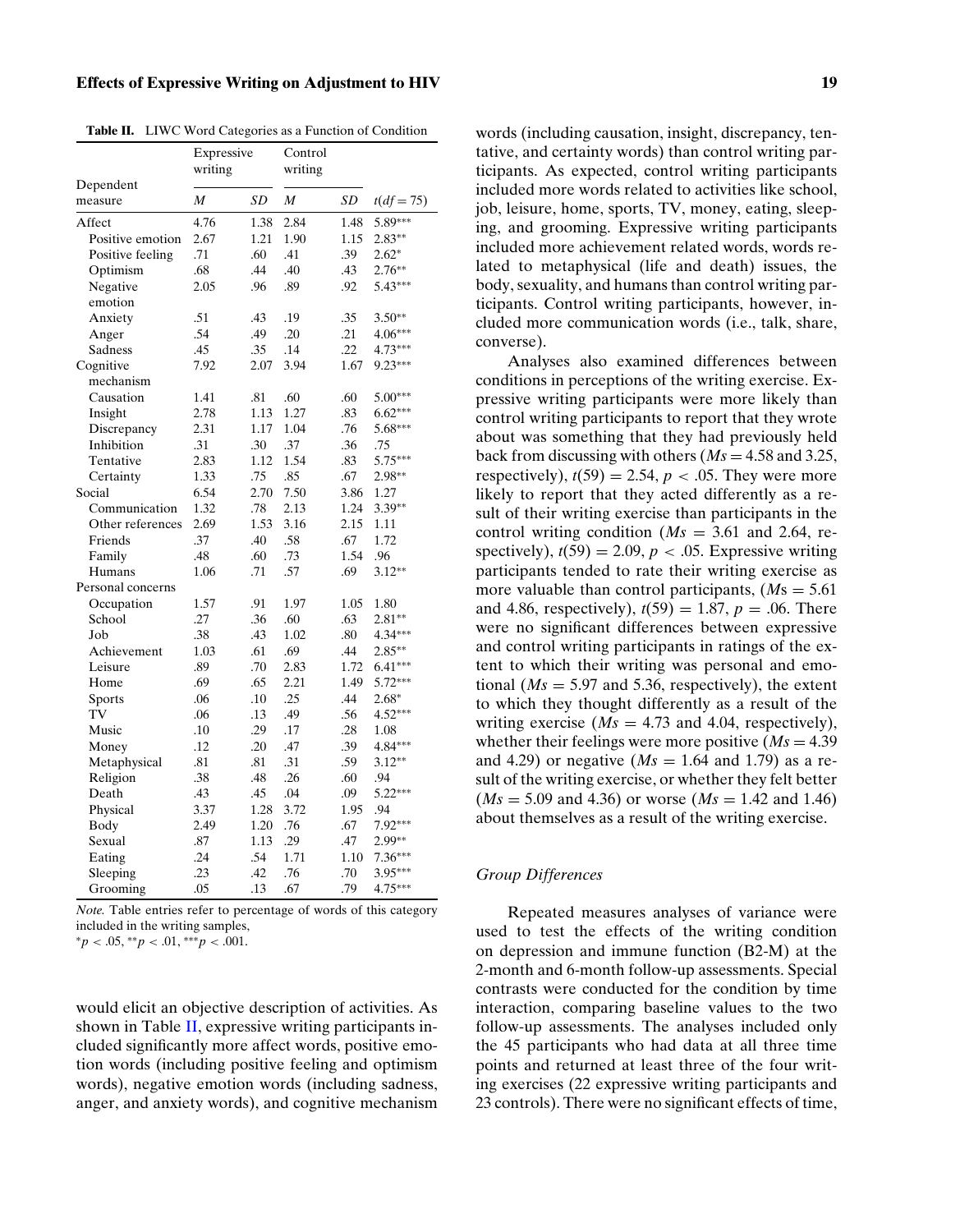## **20 Rivkin, Gustafson, Weingarten, and Chin**

indicating no overall changes in depression or immune function from baseline to follow-up. No condition by time interactions were found. These findings indicated that writing condition had no significant effects on changes in depression and immune function from baseline to follow-up. Two-way repeated measures analyses of variance tested whether the effects of writing condition on depression and immune function at follow-up differed for women and men. There were no significant condition by time by gender interactions, indicating that the effects of writing on changes in depression and immune function did not significantly differ for women and men.

Exploratory analyses were conducted to examine the effects of writing on the number of positive and negative changes participants described as a result of dealing with HIV. Because there was no baseline assessment of positive and negative changes, separate analyses of variance, rather than repeated measures analyses of variance, were used to test the effects of writing condition on these measures and the extent to which these effects were different for women and men. These analyses included only participants who completed at least three of the four writing exercises. There were no significant differences between conditions and no condition by gender interactions on the number of positive or negative changes described by participants at either the 2-month or 6-month follow-up interviews.

The results of both the repeated measures analyses for depression and B2-M, and the analyses of variance for positive and negative changes, remained the same when participants who failed to complete at least three writing exercises were also included in the analyses. Only three participants who returned to the 2-month follow-up failed to complete at least three writing assignments.

## *Within-Group Analyses of Expressive Writing*

Regression analyses examined how the words participants used in the expressive writing intervention (as computed by the LIWC text analysis program) influenced its benefits (i.e., depression, immune function, and the number of positive and negative changes reported from dealing with HIV). The word categories examined as predictors were percentage of positive emotion words and changes in insight/causation words combined and social words. For those dependent measures that included a baseline assessment (depression, and B2-M), the baseline values was entered in the previous step of the regression. Only participants who did not have missing data for the outcomes investigated and who returned at least three of the four writing exercises were included in the analyses.

Analyses revealed that those who included increased causation and insight words from earlier to later writings had lower B2-M (which is related to better immune control and slower HIV progression) at the 2-month follow-up, controlling for baseline levels of B2-M,  $b = -.54$ ,  $t(30) = -3.75$ ,  $p < .01$ , and reported fewer negative changes at the 2-month follow-up,  $b = -.40$ ,  $t(29) = -2.31$ ,  $p < .05$ . They also reported more positive changes at the 2-month follow-up, although this difference did not reach conventional levels of significance,  $b = .33$ ,  $t(29) = 1.87$ ,  $p = 0.073$ . Those who included increased social words likewise had lower B2-M at the 2-month follow-up,  $b = -.38$ ,  $t(30) = -2.45$ ,  $p < .05$ , and described more positive changes at the 6-month follow-up,  $b = .46$ ,  $t(21) = 2.31$ ,  $p < .05$ . Levels of positive emotion words did not predict B2-M immune function, depression, or positive and negative changes. These patterns did not emerge in the control condition.

## **DISCUSSION**

This study provides mixed support for the benefits of expressive writing for people living with HIV. Although there were no effects of expressive writing on depression, immune function, or the number of positive or negative changes described at the 2-month or 6-month follow-ups, the ways that participants wrote about their experiences influenced benefits from expressive writing. Expressive writing participants who showed increased cognitive processing and discussion of social themes in their writing had better immune function and described more positive changes at follow-up than those who did not. These results are consistent with previous studies indicating that increased cognitive processing in written essays or in verbal interviews predicts health benefits (Bower *et al.*, [1998;](#page-12-11) O'Cleirigh *et al.*, [2003;](#page-13-12) Pennebaker *et al.*, [1997;](#page-13-11) Ullrich and Lutgendorf, [2002\)](#page-13-25). The results in the current study suggest that cognitive processing is critical to the benefits of expressive writing. The cognitive processing that takes place during writing may improve adjustment by facilitating changes in how individuals think about the events and helps individuals find meaning in the stressful experiences (Donnelly and Murray, [1991;](#page-12-22)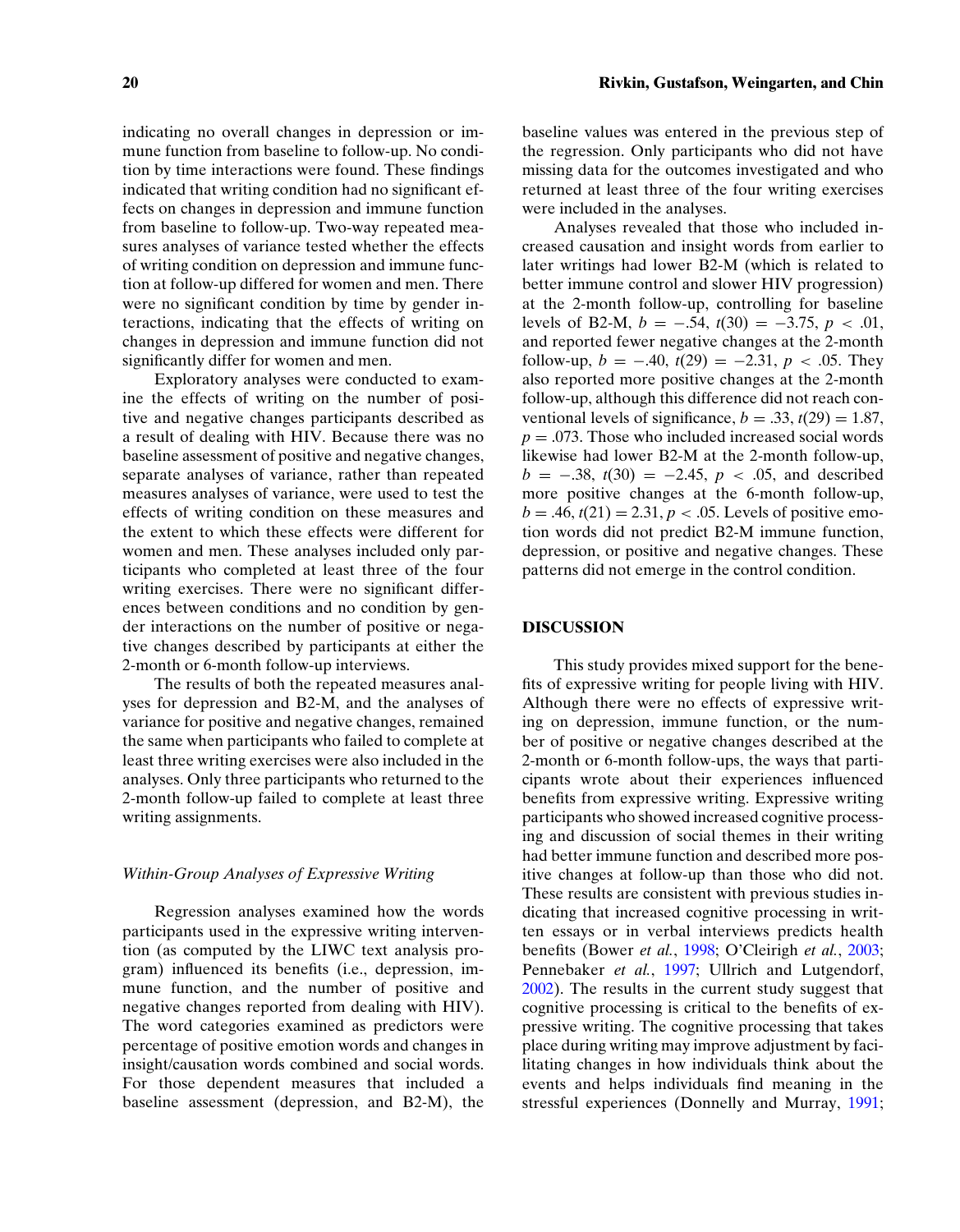Park and Blumberg, [2002;](#page-13-5) Pennebaker, [1993;](#page-13-6) Ullrich and Lutgendorf, [2002\)](#page-13-25). The current study also suggests that increases in expression of social themes may be important in the benefits of writing. However, the nature of the social themes expressed in the writing, and the extent to which they reflect social support, conflict, or burdens could not be captured by the LIWC program. It is possible that those, for whom writing prompted changes in social interactions, may have experienced greater health benefits and positive changes from the writing. This is consistent with Pennebaker's findings (Pennebaker, [2004;](#page-13-9) Pennebaker and Graybeal, [2001\)](#page-13-10) that writing influences how people talk with others and affects their relationships. More research is needed to investigate how changes in social interactions may mediate the impact of writing.

Although there were some gender differences in the writing samples, with women including more social words, women and men seemed to respond similarly to the writing intervention. There were no gender differences in the effectiveness of writing. However, this finding should be interpreted with caution given the small sample size and limited power to detect the moderating effect of gender. Little research has compared the efficacy of writing for women and men, although in Smyth's [\(1998\)](#page-13-8) meta-analysis, studies that included a greater proportion of men found a larger effect of writing, and men in Klein and Boal's [\(2001\)](#page-12-23) writing intervention tended to experience greater memory benefits from writing than women. Effects of writing have been found both in female samples (Stanton *et al.*, [2002\)](#page-13-15) as well as samples of men (Rosenberg *et al.*, [2002\)](#page-13-16). Additional research comparing the effectiveness of writing for women and men is needed to understand how different populations respond to this writing intervention.

This study also examined differences in the social lives of women and men living with HIV. Although there were factors that suggested greater vulnerability for women living with HIV compared with men (i.e., lower SES), results also indicated the presence of protective factors (i.e., greater comfort with discussion of HIV). There were no differences between women and men in depression, immune function, AIDS diagnosis, or social support, but women reported feeling more comfortable talking to people in their lives about their HIV than men did. Women also included more social references in their writing, particularly references to family. Others, particularly family members, may be more prominent in the daily lives of women dealing with HIV,

and women may feel more comfortable talking to them. The stigma associated with homosexuality may make it more difficult for men to discuss their HIV with their support network. Both the HIV positive women and men in this study reported many positive changes in their lives, including positive changes in relationships, health behavior changes, appreciation of life, personal strength, self-awareness, compassion, and spirituality. This is consistent with previous research (Folkman *et al.*, [1997;](#page-12-12) Siegel and Schrimshaw, [2000;](#page-13-2) Updegraff *et al.*, [2002\)](#page-13-3) suggesting that, even in the context of the stresses and losses associated with HIV, women and men were able to find meaning and use their illness as a catalyst for personal growth.

Certain characteristics of the current sample may have reduced the power of the expressive writing intervention. Notably, most participants in the current study had a solid support system, either among their family and friends or in the HIV-positive community they were connected to, and had others they could talk to about their HIV. Their high level of support may have buffered their emotional distress (Kalichman *et al.*, [2003\)](#page-12-23), as well as given them additional opportunities for expressing and processing their feelings about living with HIV. Expressive writing may be especially important for those who have fewer opportunities to talk about their experiences or who are ambivalent about discussing them (Norman *et al.*, [2004;](#page-12-15) Paez *et al.*, [1999;](#page-13-17) Rivkin, [2000\)](#page-13-18), and may help reduce the negative impact of stigma on coping and emotional adjustment(Heckman *et al.*, [2004;](#page-12-18) Lee *et al.*, [2002\)](#page-12-4). This project did not allow any budgeting for recruitment strategies which may have reached a more isolated and stigmatized population than those who were connected to community based organizations. In addition, the sample included only people who were willing to participate in a study involving interviews on experiences living with HIV. They represent a limited population of people living with HIV. Additional research is needed to examine whether these results would generalize to other HIV-positive populations that are more isolated and harder to reach. Additional research is needed including participants with more diverse experiences of social support and opportunities for discussing HIV, in order to examine how these individual differences may moderate the impact of expressive writing. This research can investigate whether expressive writing may be particularly effective for ethnocultural groups for whom expression of verbal emotion is not preferred and writing in private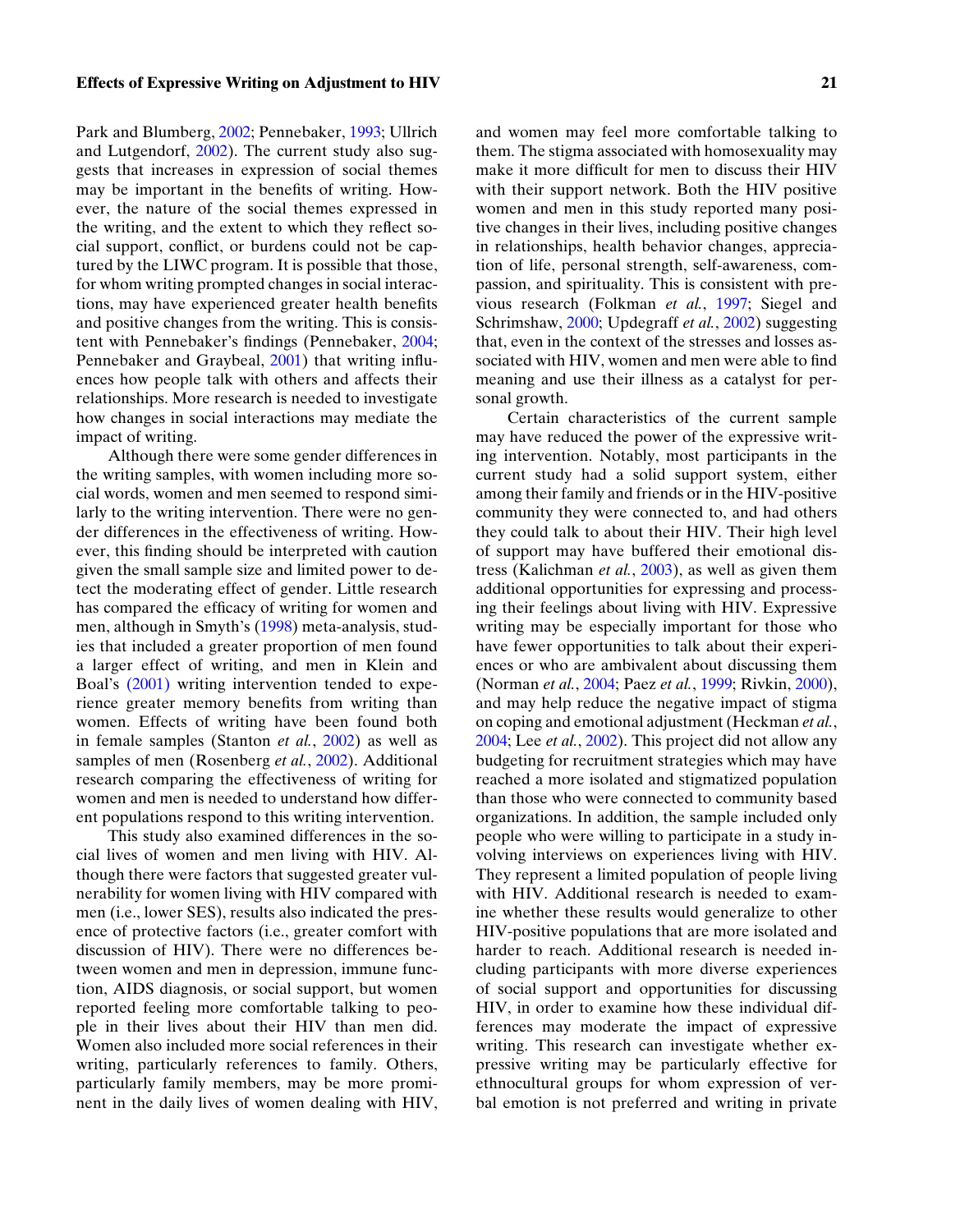a more comfortable and acceptable mode of expression consistent with cultural values.

Many of the participants were dealing with HIV for years or even decades (8.6 years was the average). Expressive writing may be more effective in the early years after infection. In addition, many of the positive changes participants reported, such as changes in priorities, had occurred during the initial years after HIV diagnosis, leaving less room for expressive writing to have an effect. Many of our participants were long-term survivors, who may already have a high capacity for depth processing (O'Cleirigh *et al.*, [2003\)](#page-13-12). Expressive writing may have been less impactful for them because they had already found opportunities to cognitively process their experiences. In addition, the power of the analyses were limited by small sample sizes.

Participants who returned to the 2-month follow-up had higher education and greater word count in their initial writing sample than those who did not. Those who were more comfortable writing may have been more interested in continuing in the study. Future research should investigate how this writing intervention can be effectively implemented in populations differing in education and literacy levels. For example, talking into a tape recorder, which produces many of the same benefits as expressive writing (Esterling *et al.*, [1994\)](#page-12-24), can be used for individuals with lower levels of literacy who may find it difficult to write.

The control writing was reported by participants to be just as personal and emotional and nearly as valuable as the expressive writing exercise, which contrasts with the findings of previous expressive writing studies (Petrie *et al.*, [2004\)](#page-13-13). Both the experimental and control participants' ratings of the extent to which what they wrote was personal and emotional were similar to those of expressive writing participants in other writing studies (Klein and Boals, [2001;](#page-12-25) Pennebaker *et al.*, [1988;](#page-13-7) Petrie *et al.*, [2004\)](#page-13-13).

The stories participants in the experimental condition wrote were powerful and personal. Some participants wrote about the initial shock and trauma of diagnosis itself, as illustrated in this example, "I took it hard. . .no one beats AIDS. I was devastated and it felt like a death sentence. I have known enough people, many younger some older, who already died from AIDS." However, much of the time, the writing dealt with ongoing HIV-related issues, including stigma, betrayal or feeling damaged. For example, "I feel un-whole as a person—damaged goods who cannot get things (and people) as easily as I used to."

The participants also wrote about their sense of loss. For example:

> Sometimes it's only me against me and I'm losing. The constant thought that no matter what I can do, I cannot do enough to make myself cured. For me, living is only enough to survive. I survive rather than live to the fullest, because even when my courage is at its highest level my heart is broken in half to know that my medications can only at their best control my illness but never to cure it.

Many participants wrote about the uncertainties of HIV and fears of planning for the future, as shown in this excerpt:

> I hate having AIDS, as it limits my future and present possibilities. . . There is a dark cloud above me that is waiting to explode, and has. Just as things seem to settle "normally", something occurs physically that undermines me. . .I cannot plan ahead for any length of time because I do not know how my health will be. . .knowing the frailty and uncertainties of living keeps me from long-term plans. . . I live in fear every day, fear of dying and fear of truly living.

Participants wrote about both positive and negative aspects of dealing with HIV, or as one participant put it, "This virus is a blessing and a curse". Many participants wrote about their experiences finding strength over the years in "living, not dying with HIV". For example:

> I never thought five years ago, when I was dying, [that] Valentines Day 2001, would be a joyous day for me. It was the hope and support from people around me that made that thing possible. It was also my inner strength and will to survive that made me well and alive. I never gave up hope. With determination and courage, I have overcome the barriers faced by those living with the disease: being in denial, having feelings of isolation, and having thoughts of committing suicide.

Often, the writing sounded like this strength and understanding was something that participants had come to long before the project began, although they continued to deal with ongoing HIV-related issues. Sometimes, however, the participants seemed to be struggling and searching in the writing itself, questioning their purpose and their legacy. For example, "Do I really live or just survive. . .and for what? Why am I still here and what is my purpose?"

The writings of the control participants can, in most cases, be easily distinguished from those of the expressive writing participants. Typically, the stories control participants wrote did not delve as deep as those of expressive writing participants, but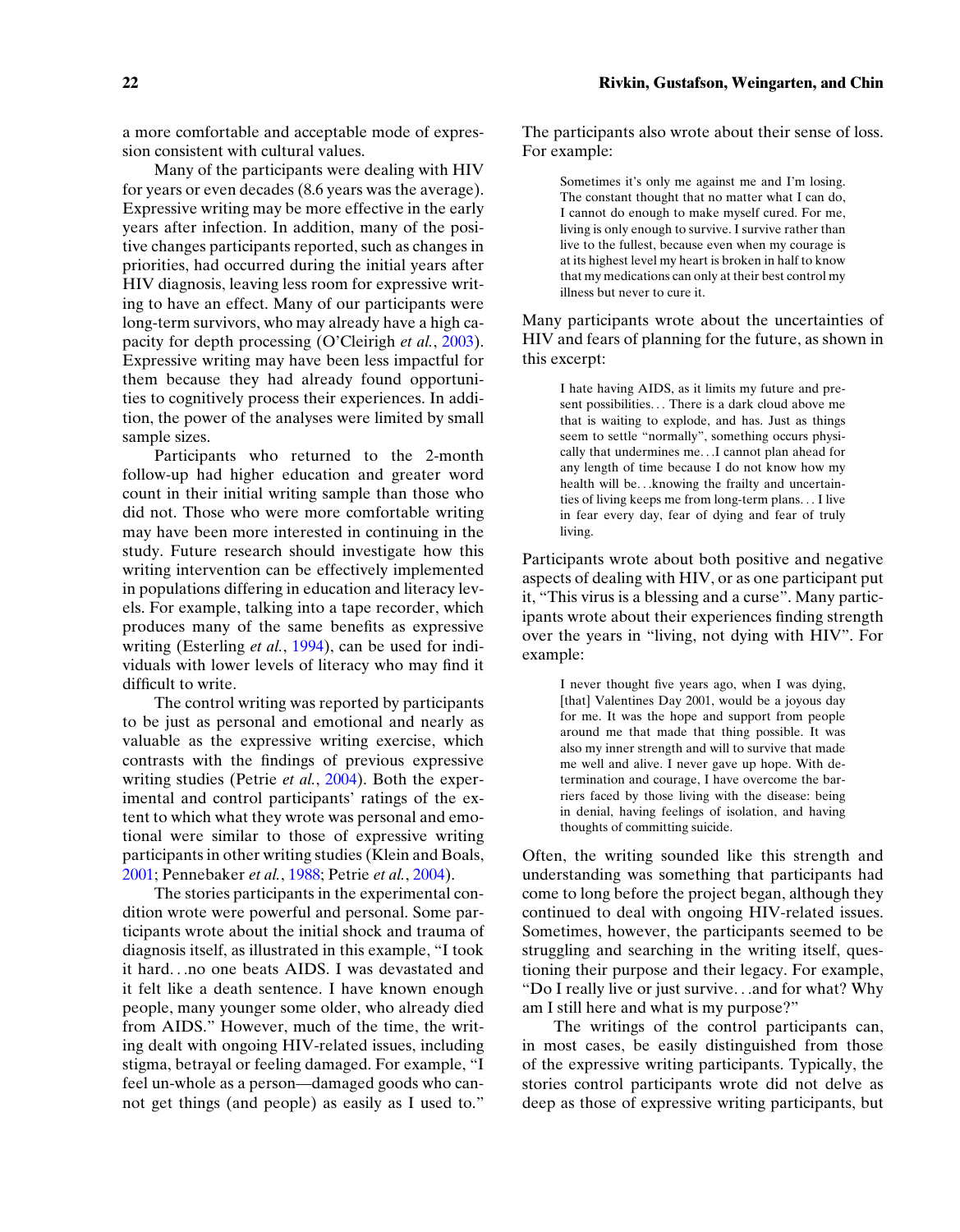#### **Effects of Expressive Writing on Adjustment to HIV 23**

they were nevertheless often personal and emotional. The control participants did write about their daily activities. However, they often did not write in a dispassionate way, particularly in the writing they completed on their own at home. Many inserted their emotions and thoughts into the writing, reflecting on how something that happened that day made them feel. For example:

> Yesterday was my baby's 1st birthday party and I'm still smiling. . . He's the joy of my life right now and I'm going to try with everything I have in me to be there for him. That's why his birthday was just as special for me as it was for him.

The participants were facing many ongoing challenges in their daily lives (such as adhering to complicated HIV medication regimens) that were revealed in their descriptions of their daily activities:

> I have to take the final set of medications for the day, which I reluctantly take. You know I hate taking these medications day in and day out. I feel my life is just consumed by taking medications. Especially, I hate to take at least 10 pills every time.

Although the control writing did not elicit as much emotional expression or cognitive processing as the expressive writing (as indicated by the greater number of emotion and cognition words in expressive writing exercises), people did use the exercise to discuss social aspects of their lives. Whereas many of the expressive writing participants explained that their writing helped them confront and express difficult emotions, increased their insight and self-awareness, and helped them face reality, many control writing participants explained that their writing was meditative, helped them reflect on their day, and helped them recognize that people cared about them. Thus, even control participants may have benefited from their writing, which may have contributed to the lack of differences between conditions.

In addition, participants in the current study expected to participate in a study on dealing with HIV, and the interview prior to the writing intervention including assessment of social support, HIV disclosure, and the extent to which they talked about HIVrelated issues to the people in their lives. They may have thus included more discussion of HIV or support related issues in their writing about their daily activities than participants in other studies with a daily activity writing control group. Finally, taking part in a writing intervention may have motivated some participants to start writing on their own. For example, one control participant said:

It kick-started me into entering some more things into my journal again, just jot some feelings. But you didn't really ask for thoughts and feelings in the writing exercises. But it had that side benefit but I didn't write similar passages in my journal as I did for you.

Neither group had significant changes in immune function or depression from baseline to follow-up. However, it is unclear whether, without intervention, participants may have experienced decrements in immune function or depression. In other expressive writing studies, control participants had decrements in self-reported emotional and physical health from baseline to follow-up (cf. Park and Blumberg, [2002\)](#page-13-5). The possibility remains that both writing conditions in the current study experienced benefits, which cannot be detected without an additional no-writing or trivial-writing control group.

The effects of writing may have been diluted by the fact that the writing was unsupervised and completed at home. Although there was a high degree of compliance to the intervention, with most participants completing at least three of the four writing exercises, participants may have been less likely to adhere to the specific instructions of their writing exercise than if it had been completed in a setting in which writing was supervised. For example, control writing participants may have been less likely to list activities dispassionately and more likely to incorporate their thoughts and feelings in their writing. This may have contributed to the lack of differences between conditions in some of the manipulation check variables and diluted the effects of the intervention. Most writing studies include supervised writing sessions in the lab, although a few studies finding effects of expressive writing included at-home writing (Ullrich and Lutgendorf, [2002;](#page-13-25) Rosenberg *et al.*, [2002;](#page-13-16) Hockemeyer and Smyth, [2002\)](#page-12-26). Future studies should investigate differences in effects of writing completed in the lab versus at home, and how to maximize the benefits of unsupervised writing so that writing interventions can generalize outside the lab.

The words people use in their writing may reflect their psychological state and individual differences in how they process stressful experiences. Thus, an alternative explanation for the within-group findings is that those individual differences, rather than the qualities of the writing per se, may influence health and adjustment. However, the analyses examining linguistic predictors of emotional and physical adjustment controlled for initial levels of adjustment. This suggests that the findings were not just capturing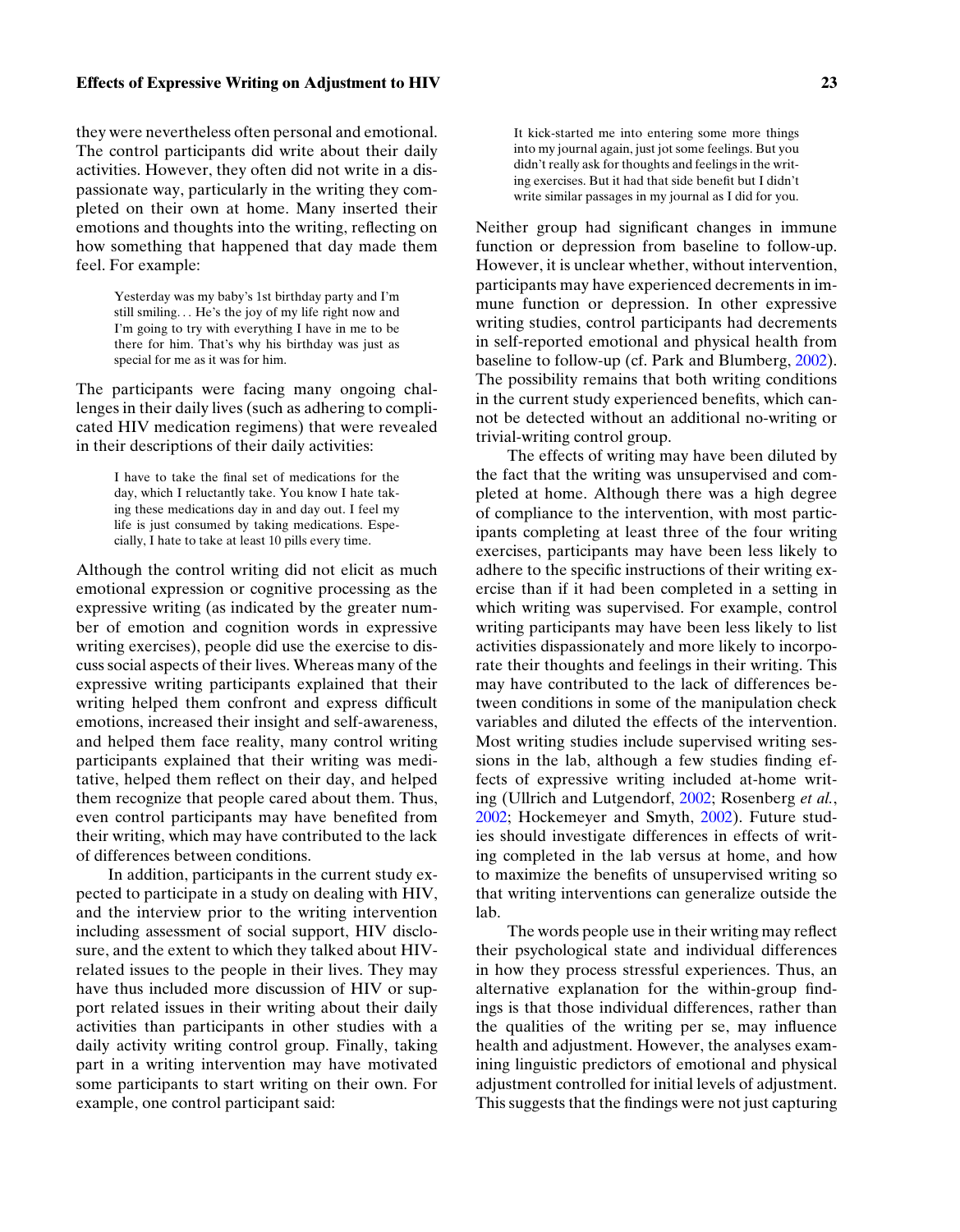## **24 Rivkin, Gustafson, Weingarten, and Chin**

stable effects of personality, but rather that the words people used in their writing were playing a role in the benefits they experienced.

Eligibility on the basis of HIV-positive status was based on self-report, and it is possible that some reports were inaccurate. However, most inaccuracy in self-reported HIV status arises from HIV-positive persons who report being negative (Latkin and Vlahov, [1998;](#page-12-27) Lindan *et al.*, [1994\)](#page-12-28). Because eligibility was based on several factors, not just HIV status, and because we emphasized the importance of confidentiality and candor in the screening process, we believe that few if any participants were misreporting their HIV status. The project did not allow budgeting for collection of biospecimens by which to confirm self-reported HIV status. Many of the dependent measures used in this study, including depression and positive and negative changes from living with HIV, were also self-reported. Often the effects of writing on self-reported psychological adjustment have been less consistent than its effects on objectively measured immune or health outcomes (Pennebaker *et al.*, [1997\)](#page-13-11). The current study did include a measure of immune function, B2-M, which is related to HIV progression (Fahey *et al.*, [1990\)](#page-12-19). However, B2-M may not be as sensitive a measure of immune function and HIV progression as T-cell count and viral load. T-cell count and viral load may thus be more responsive to the immunological effects of expressive writing (cf. Petrie *et al.*, [2004\)](#page-13-13). Future research on expressive writing for persons living with HIV should study specific immunological characteristics to determine the pathways between emotional expression and HIV-specific immune function. In addition, future studies examining effects of writing on immune function for HIV-positive participants should control for medication adherence (not assessed in the current study).

In summary, the results of this study, as well as previous literature, suggest that cognitive processing of emotions and concerns about HIV can facilitate better emotional and physical adjustment. An intervention such as expressive writing that can help people confront and process their disease has the potential to improve the lives of people living with HIV. This expressive writing intervention has been found to improve health and well-being for people dealing with a variety of stressful and traumatic experiences (Pennebaker *et al.*, [1988;](#page-13-7) Smyth, [1998\)](#page-13-8), including those coping with chronic illnesses (Smyth *et al.*, [1999\)](#page-13-14). For people living with HIV, this writing intervention may be more effective when it is incorporated into a more intensive counseling approach that facilitates greater cognitive processing and emotionregulation.

Writing interventions have been incorporated into psychotherapy with positive results, such as greater change in behaviors, cognitions, and selfmastery (Jordan and L'Abate, [1995\)](#page-12-29). In the therapeutic environment, there is also opportunity for therapist feedback and guidance on writing sessions, which can increase cognitive processing and enhance benefits. For example, a guided written disclosure intervention (in which participants were instructed to describe a traumatic event chronologically, reflect on their thoughts and feelings at the time of the event and how it affected their life, and then to describe their current perspective on it) resulted in reduced symptoms and fewer clinic visits, compared to control writing, in a sample of frequent clinic attenders (Gidron *et al.*, [2002\)](#page-12-30). Guided instruction in written or verbal disclosure can help facilitate shifts in how people process a traumatic experience such as HIV or AIDS diagnosis, which can have an impact on changes in their lives, their emotional adjustment, and their health.

Future research can investigate how writing or counseling interventions can best facilitate cognitive processing, break through denial, and increase cognitive, emotional, and physical adjustment to HIV. In addition to examining the factors that influence the benefits of expressive writing, this study provides valuable information on the concerns and struggles faced by women and men coping with HIV, and their resilience. Additional research is needed to examine how women and men respond to different writing interventions, and which writing interventions may be most effective for different populations.

## **ACKNOWLEDGEMENTS**

This research was supported by a seed grant from the UCLA AIDS Institute University AIDS Research Program (UARP) awarded to the first author (444040-MY-18012), who was also supported by NIMH training grant MH19127 to Oscar Grusky during some phases of the project. The authors wish to acknowledge James Pennebaker for his text analysis program, Honghu Liu for statistical consultation, Najib Aziz for B2-M specimen analysis, and SoYeon Karen Chung, Julia Bande, Jenny Tan, Elizabeth Robles, and Naomi Bitow for assistance with data collection, entry, and coding. Finally, the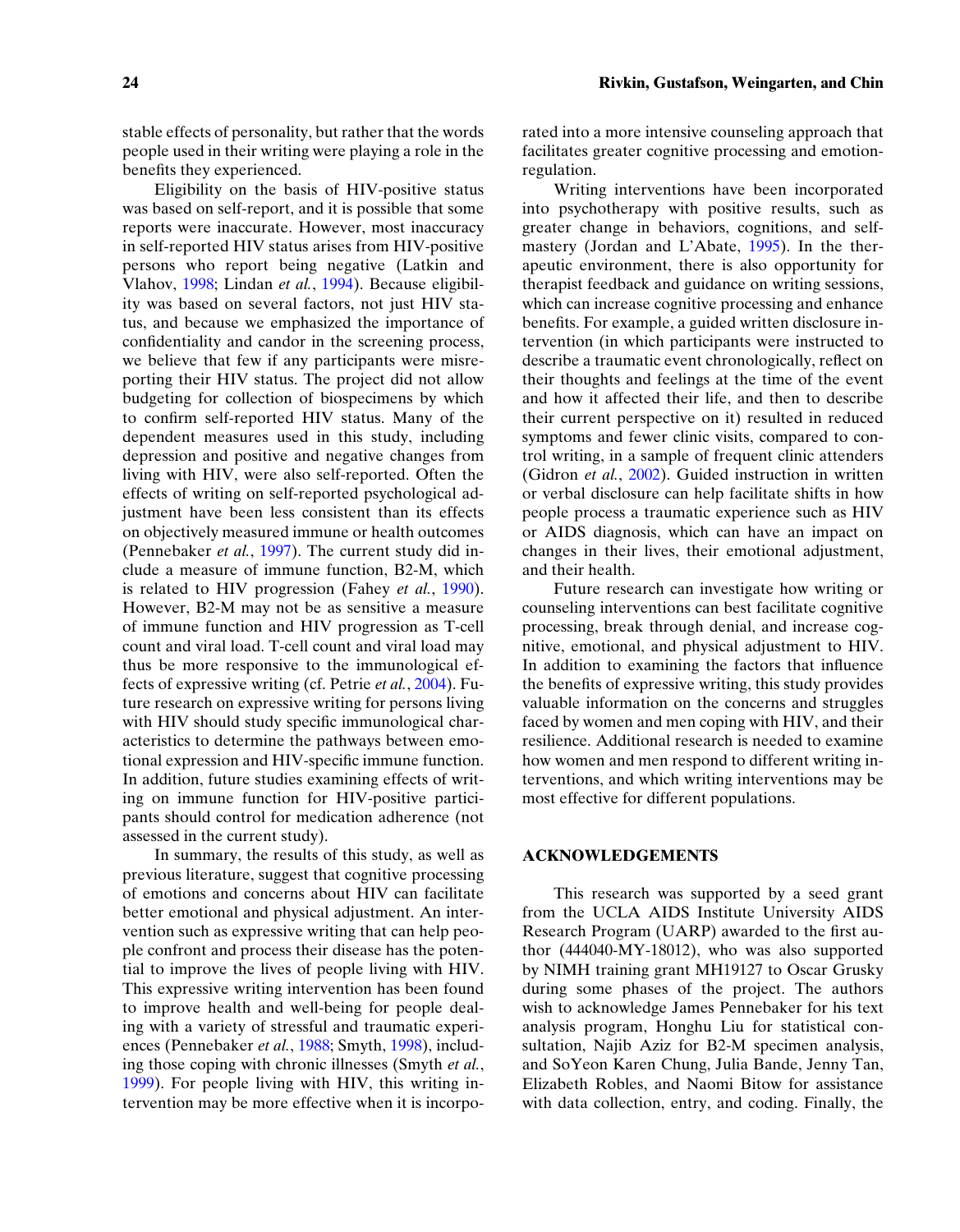authors wish to acknowledge all the research participants who shared their experiences and stories. Without them this research would not be possible

## **REFERENCES**

- Bower, J. E., Kemeny, M. E., Taylor, S. E., and Fahey, J. L. (1998). Cognitive processing, discovery of meaning, CD4 decline, and AIDS-related mortality among bereaved HIV-seropositive men. *Journal of Consulting and Clinical Psychology*, *66*, 979– 986.
- <span id="page-12-11"></span>Center for Disease Control (2002). HIV Among U.S. Women: Minority and Young Women at Continuing Risk. *National Center for HIV, STD, and TB Prevention, Division of HIV/AIDS* website. (http://www.cdc.gov /hiv /pubs/facts/women.html)
- Chin, D., and Kroesen, K. W. (1999). Disclosure of HIV infection among Asian/Pacific Islander American women: Cultural stigma and support. *Cultural Diversity and Ethnic Minority Psychology, Special Issue: HIV/AIDS and Ethnic Minority Women, Families, and Communities*, *5*, 222–235.
- <span id="page-12-16"></span>de Moor, C., Sterner, J., Hall, M., Warneke, C., Gilani, Z., Amato, R., and Cohen, L. (2002). A pilot study of the effects of expressive writing on psychological and behavioral adjustment in patients enrolled in a phase II trial of vaccine therapy for metastatic renal cell carcinoma. *Health Psychology*, *21*, 615– 619.
- <span id="page-12-14"></span>Donnelly, D. A., and Murray, E. J. (1991). Cognitive and emotional changes in written essays and therapy interviews. *Journal of Social and Clinical Psychology*, *10*, 334–350.
- <span id="page-12-22"></span>Esterling, B. A., Antoni, M. H., Fletcher, M. A., Margulies, S., and Schneiderman, N. (1994). Emotional disclosure through writing or speaking modulates latent Epstein-Barr virus antibody titers. *Journal of Consulting and Clinical Psychology*, *62*, 130– 140.
- <span id="page-12-24"></span>Fahey, J. L., Taylor, J. M., Detels, R., Hofman, B., Melmed, R., Nishanian, P., and Giorgi, J. (1990). The prognostic value of cellular and serologic markers in infection with human immunodeficiency virus Type 1. *New England Journal of Medicine*, *322*, 166–172.
- <span id="page-12-19"></span>Folkman, S., Moskowitz, J. T., Ozer, E. M., and Park, C. L. (1997). Positive meaningful events and coping in the context of HIV/AIDS. In B. H. Gottlieb (Ed.), *Coping with Chronic Stress. The Plenum Series on Stress and Coping* (pp. 293–314). New York: Plenum Press.
- <span id="page-12-12"></span>Francis, M. E., and Pennebaker, J. W. (1993). *LIWC: Linguistic Inquiry and Word Count*. (Tech. Rep.). Dallas: Southern Methodist University.
- <span id="page-12-21"></span>Gidron, Y., Duncan, E., Lazar, A., Biderman, A., Tandeter, H., and Shvartzman, P. (2002). Effects of guided written disclosure of stressful experiences on clinic visits and symptoms in frequent clinic attenders. *Family Practice*, *19*, 161–166.
- Griffin, K. W., Rabkin, J. G., Remien, R. H., and Williams, J. B. W. (1998). Disease severity, physical limitations and depression in HIV-infected men. *Journal of Psychosomatic Research*, *44*, 219–227.
- <span id="page-12-2"></span>Heckman, T. G., Anderson, E. S., Sikkema, K. J., Kochman, A., Kalichman, S. C., and Anderson, T. (2004). Emotional distress in nonmetropolitan persons living with hiv disease enrolled in a telephone-delivered, coping improvement group intervention. *Health Psychology*, *23*, 94–100.
- <span id="page-12-18"></span>Herek, G. M., and Capitanio, J. P. (1999). AIDS stigma and sexual prejudice. *American Behavioral Scientist*, *42*, 1130–1147.
- Hockemeyer, J., and Smyth, J. M. (2002). Evaluating the feasibility and efficacy of a self-administered manual-based stress management intervention for individuals with asthma:

Results from a controlled study. *Behavioral Medicine*, *27*, 161–172.

- <span id="page-12-26"></span>Ickovics, J. R., Hamburger, M. E., Vlahov, D., Schoenbaum, E. E., Schuman, P., Boland, R. J., and Moore, J. (2001). Mortality, CD4 cell count decline, and depressive symptoms among HIV-seropositive women: Longitudinal analysis from the HIV epidemiology research study. *JAMA: Journal of the American Medical Association*, *285*, 1466–1474.
- <span id="page-12-8"></span>Ingram, D., and Hutchinson, S. A. (1999). HIV-positive mothers and stigma. *Health Care for Women International*, *20*, 93– 103.
- <span id="page-12-10"></span>Ironson, G., Schneiderman, H., Kumar, M., and Antoni, M. H. (1994). Psychosocial stress, endocrine and immune response in HIV-1 disease. *Homeostasis in Health and Disease*, *35*, 137– 148.
- <span id="page-12-6"></span>Jordan, K. B., and L'Abate, L. (1995). Programmed writing and therapy with symbiotically enmeshed patients. *American Journal of Psychotherapy*, *49*, 225–236.
- <span id="page-12-29"></span><span id="page-12-9"></span>Kalichman, S. C., DiMarco, M., Austin, J., Luke, W., and DiFonzo, K. (2003). Stress, social support, and HIV-status disclosure to family and friends among HIV-positive men and women. *Journal of Behavioral Medicine*, *26*, 315–332.
- <span id="page-12-23"></span>Kelly, B., Raphael, B., Judd, F., Kernutt, G., Burnett, P., and Burrows, G. (1998). Posttraumatic stress disorder in response to HIV infection. *General Hospital Psychiatry*, *20*, 345–352.
- <span id="page-12-0"></span>Kemeny, M. E., and Dean, L. (1995). Effects of AIDS-related bereavement on HIV progression among New York city gay men. *AIDS Education and Prevention*, *7*(Suppl), 36–47.
- <span id="page-12-1"></span>Klein, K., and Boals, A. (2001). Expressive writing can increase working memory capacity. *Journal of Experimental Psychology: General*, *130*, 520–533.
- <span id="page-12-25"></span>Latkin, C. A., Vlahov, D. (1998). Socially desirable response tendency as a correlate of accuracy of self-reported HIV serostatus for HIV seropositive injection drug users. *Addiction*, *93*, 1191–1197.
- <span id="page-12-27"></span>Lee, R. S., Kochman, A., and Sikkema, K. J. (2002). Internalized stigma among people living with HIV-AIDS. *AIDS and Behavior*, *6*, 309–319.
- <span id="page-12-4"></span>Lepore, S. J. (1997). Expressive writing moderates the relation between intrusive thoughts and depressive symptoms. *Journal of Personality and Social Psychology*, *73*, 1030–1037.
- <span id="page-12-13"></span>Leserman, J., Petitto, J. M., Gu, H., Gaynes, B. N., Barroso, J., Golden, R. N., Perkins, D. O., Folds, J. D., and Evans, D. L. (2002). Progression to AIDS, a clinical AIDS condition and mortality: Psychosocial and physiological predictors. *Psychological Medicine*, *32*, 1059–1073.
- <span id="page-12-7"></span>Lindan, C. P., Avins, A. L., Woods, W. J., Hudes, E. S., Clark, W., and Hulley, S. B. (1994). Levels of HIV testing and low validity of self-reported test results among alcoholics and drug users. *AIDS*, *8*, 1149–1155.
- <span id="page-12-28"></span>Mason, H. R. C., Marks, G., Simoni, J., Ruiz, M. S., and Richardson, J. L. (1995). Culturally sanctioned secrets? Latino men's nondisclosure of HIV infection to family, friends, and lovers. *Health Psychology*, *14*, 6–12.
- <span id="page-12-30"></span><span id="page-12-17"></span>Moneyham, L., Seals, B., Demi, A., and Sowell, R. (1996). Experiences of disclosure in women infected with HIV. *Health Care for Women International*, *17*, 209–221.
- <span id="page-12-5"></span>Nishanian, P., Aziz, N., Chung, J., Detels, R., and Fahey, J. L. (1998). Oral fluids as an alternative to serum for measurement of markers of immune activation. *Clinical and Diagnostic Laboratory Immunology*, *5*, 507–512.
- <span id="page-12-20"></span>Norman, S. A., Lumley, M. A., Dooley, J. A., and Diamond, M. P. (2004). For whom does it work? Moderators of the effects of written emotional disclosure in a randomized trial among women with chronic pelvic pain. *Psychosomatic Medicine*, *66*, 174–183.
- <span id="page-12-15"></span><span id="page-12-3"></span>O'Cleirigh, C., Ironson, G., Antoni, M., Fletcher, M. A., McGuffey, L., Balbin, E., Schneiderman, N., and Solomon, G. (2003). Emotional expression and depth processing of